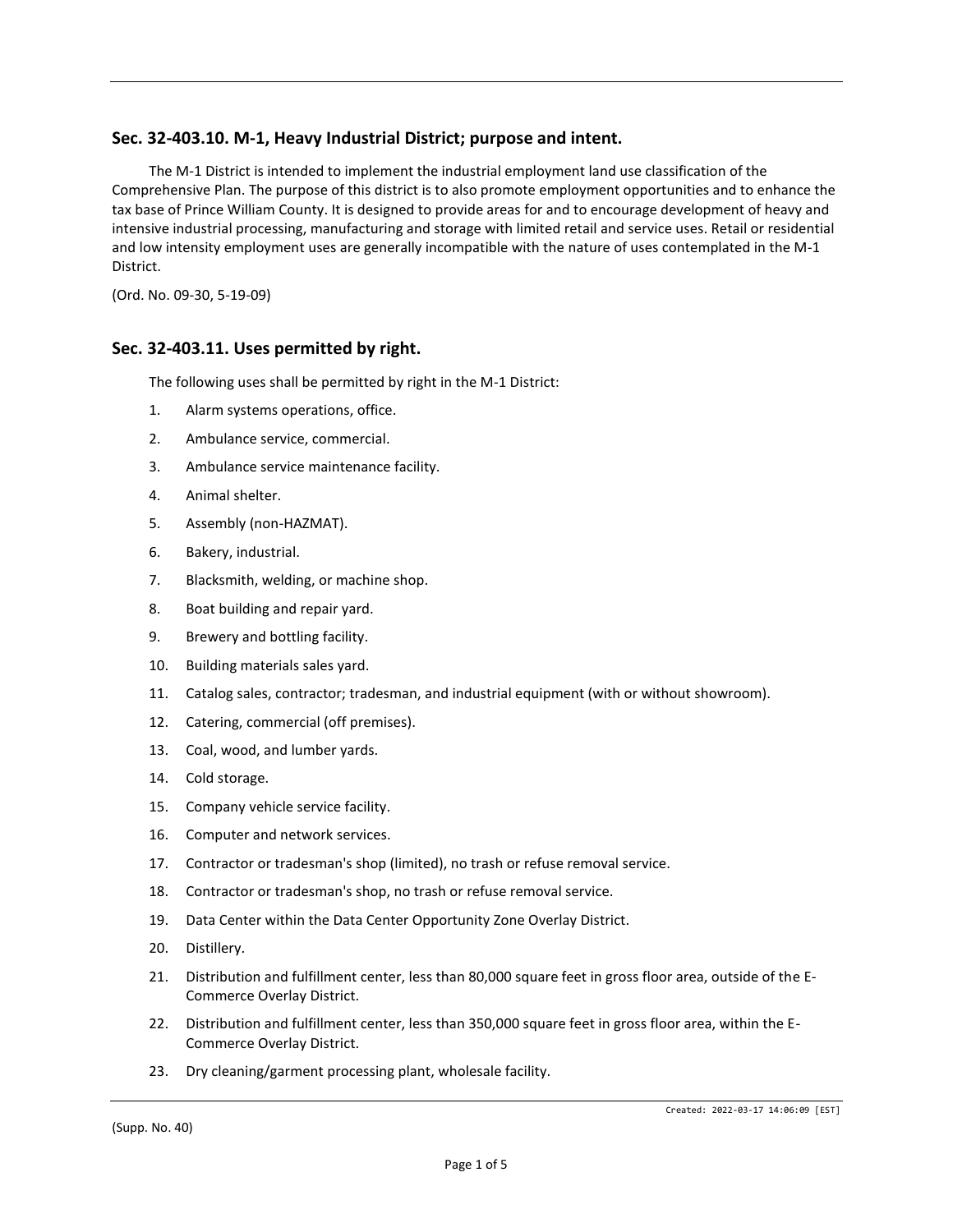- 24. Dry cleaning/garment processing facility, retail, greater than 3,000 square feet.
- 25. Electronic equipment and component manufacturing, assembly, processing, and distribution.
- 26. Equipment and material storage yard; no trash or refuse removal service.
- 27. Feed and grain storage and distribution center.
- 28. Flea market.
- 29. Food service, institutional.
- 30. Furniture repair, dipping and stripping, upholstery.
- 31. Greenhouse or nursery, wholesale (not more than 20 percent of lot area may be devoted to garden center uses).
- 32. Gunsmith shop.
- 33. Janitorial service.
- 34. Kennel, commercial.
- 35. Laundry, industrial.
- 36. Manufacture and fabrication of signs.
- 37. Manufacturing, candy/confectioners.
- 38. Manufacturing, cosmetics and perfume.
- 39. Manufacturing, electronic components.
- 40. Manufacturing, fabricated metal.
- 41. Manufacturing, musical instruments and toys.
- 42. Manufacturing, pharmaceuticals (non-HAZMAT process).
- 43. Manufacturing, pottery, ceramics.
- 44. Marble/tile, processing, cutting and polishing.
- 45. Masonry and stoneworking.
- 46. Medical or dental laboratory.
- 47. Motor vehicle repair.
- 48. Motor vehicle sales, rental or lease (unlimited), excluding passenger motor vehicles less than 7,500 pounds gross vehicle weight. Floor area devoted to storage of parts inventory used for service and repair shall not be included in secondary retail sales floor area calculations.
- 49. Motor vehicle service.
- 50. Moving and storage.
- 51. Neighborhood retail and fulfillment center.
- 52. Office.
- 53. Parking, commercial.
- 54. Photographic processing laboratory.
- 55. Publishing and printing.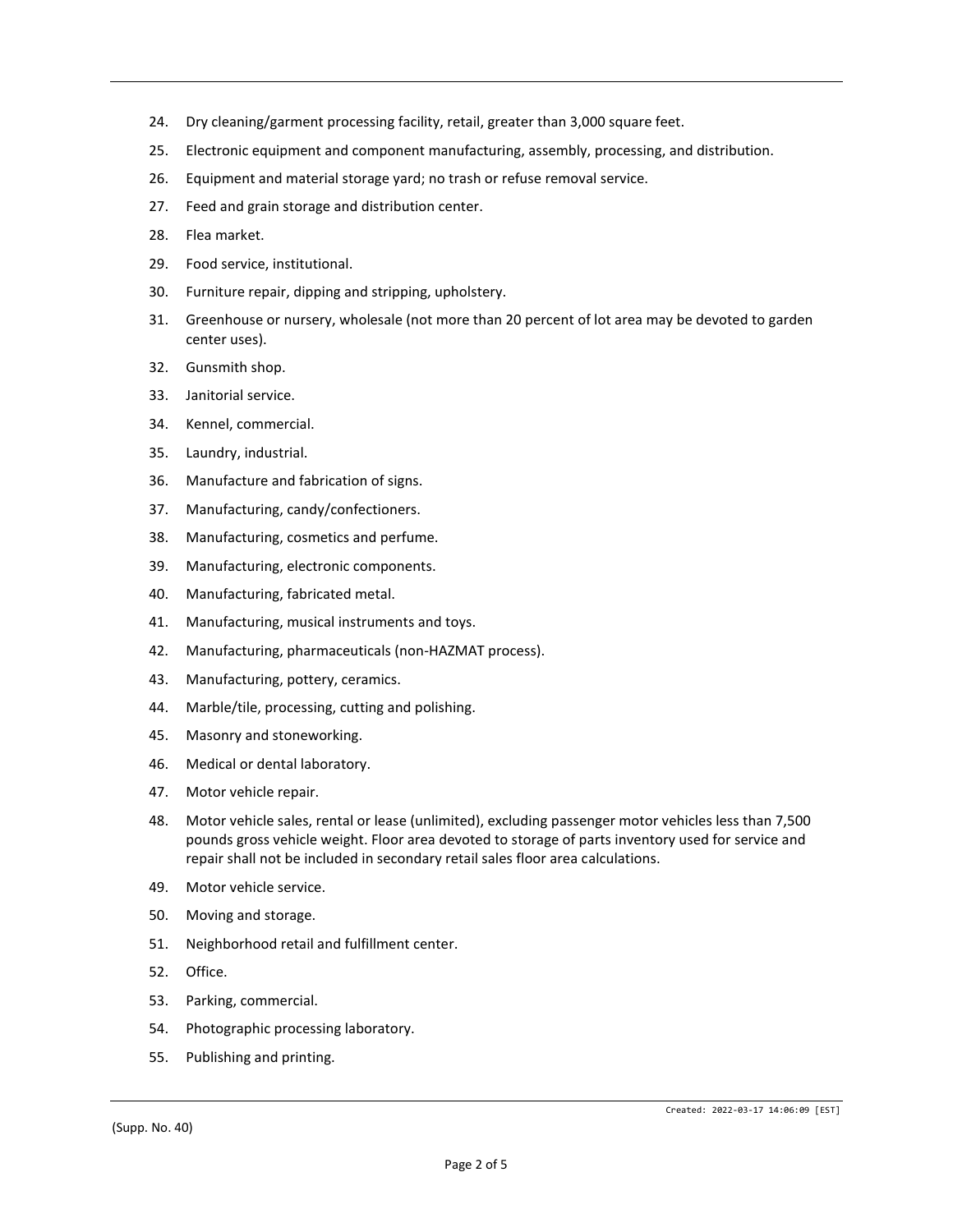- 56. Radio or TV broadcasting station.
- 57. Railroad freight depot.
- 58. Railroad passenger station.
- 59. Recording studio.
- 60. Recyclable materials separation facility.
- 61. Recycling collection points, subject to the standards in section 32-250.84.
- 62. Research and development (non-HAZMAT).
- 63. Self-storage center, in accordance with the provisions of section 32-400.14.
- 64. Sheet metal fabrication.
- 65. Solar energy facility.
- 66. Taxi our limousine operations and service facility.
- 67. Tool and equipment rental, service and repair, heavy and minor.
- 68. Trade, technical or vocational school.
- 69. Trailer sales (retail), lease, storage, repair and maintenance.
- 70. Veterinary hospital.
- 71. Warehouse (non-HAZMAT).
- 72. Waterfront or maritime uses.
- 73. Wholesaling (non-HAZMAT).

Except for retail dry cleaning/garment processing facilities greater than 3,000 square feet, no more than 20 percent of the gross floor area of the principal use may be used for accessory retail sales of products made or stored on the premises. The square footage devoted to such accessory retail sales shall be included in calculating the limit on secondary uses permitted by section 32-403.12, below.

(Ord. No. 92-50, 5-5-92; Ord. No. 94-1, 1-11-94; Ord. No. 95-6, 1-3-95; Ord. No. 99-13, 2-16-99; Ord. No. 00-77, 10- 17-00; Ord. No. 03-52, 7-1-03; Ord. No. 04-78, 12-21-04; Ord. No. 09-30, 5-19-09; Ord. No. 14-60, Attch., 11-18-14; Ord. No. 16-21, Attch., 5-17-16; Ord. No. 18-15 , Attch., 4-10-18; Ord. No. 21-55 , Attch., 10-5-21)

## **Sec. 32-403.12. Secondary uses.**

The following uses shall be permitted by right in the M-1 District, but only in conjunction with, and secondary to, a permitted principal use, either existing or proposed for concurrent construction, in accordance with the provisions of section 32-400.13.

- 1. Locksmith.
- 2. Quick service food store.
- 3. Motor vehicle fuel station (limited to vehicles associated with the primary business or use).
- 4. Recreation facility, commercial (indoor).
- 5. Restaurant.
- 6. Restaurant, carry-out.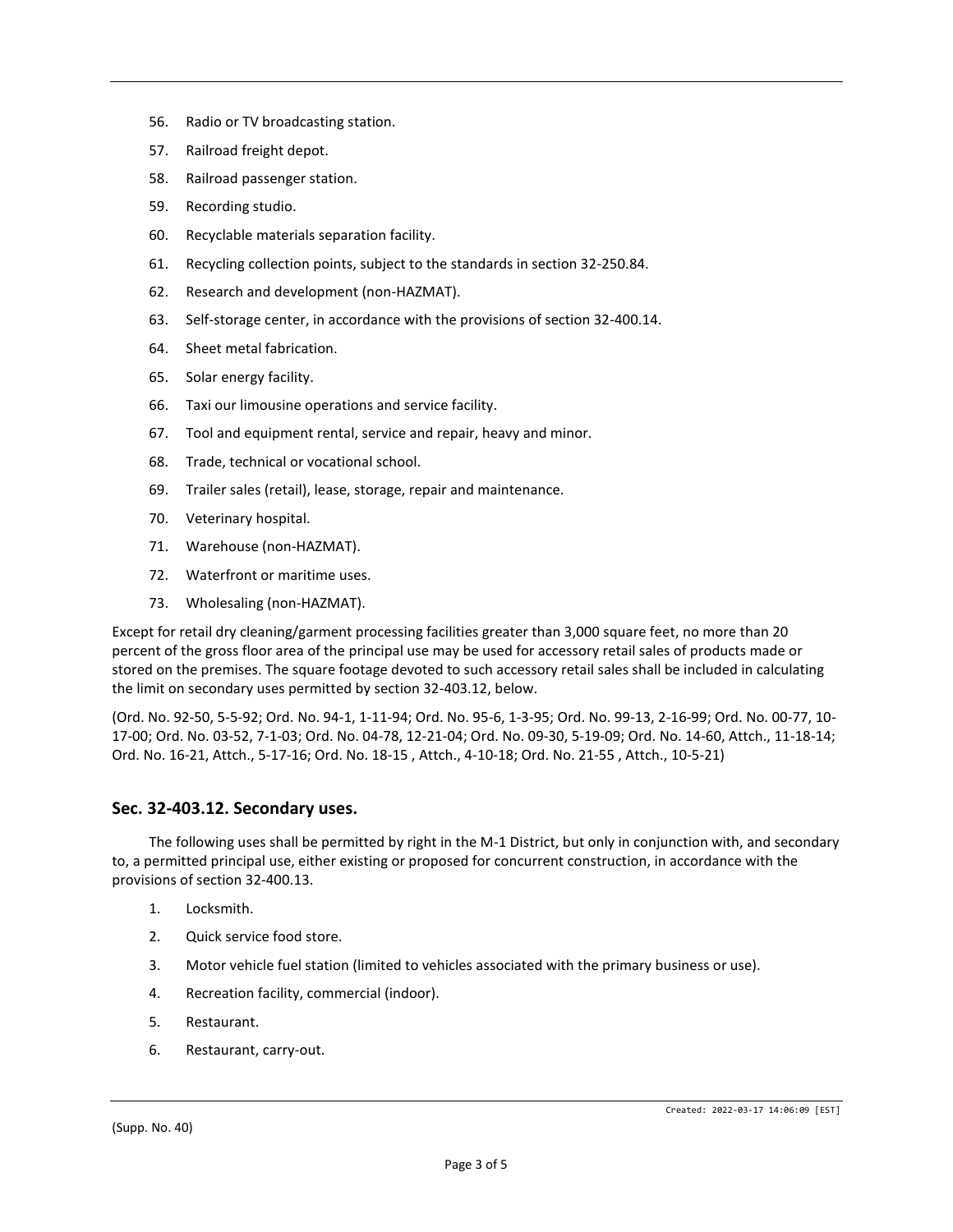#### 7. Retail store.

(Ord. No. 04-78, 12-21-04; Ord. No. 06-77, 9-5-06; Ord. No. 09-30, 5-19-09)

### **Sec. 32-403.13. Special uses.**

The following uses shall be permitted in the M-1 District with a Special Use Permit, including any other manufacturing, processing or wholesaling use not otherwise permitted by this chapter; including any use involving the storage of petroleum, propane or natural gas products or hazardous materials.

- 1. Asphalt/concrete plant.
- 2. Assembly (HAZMAT).
- 3. Data Center outside the Data Center Opportunity Zone Overlay District.
- 4. Day care center.
- 5. Distribution and fulfillment center, greater than 80,000 square feet in gross floor area, outside of the E-Commerce Overlay District.
- 6. Distribution and fulfillment center, greater than 350,000 square feet in gross floor area, within the E-Commerce Overlay District.
- 7. Extraction of mineral resources and related industrial/ wholesaling operations, including operation of crushers and sorting equipment customarily accessory thereto.
- 8. Heliport.
- 9. Manufacturing and processing, other (HAZMAT or non-HAZMAT).
- 10. Marina.
- 11. Motor vehicle auction (wholesale).
- 12. Motor vehicle fuel station.
- 13. Motor vehicle graveyard.
- 14. Motor vehicle impoundment yard.
- 15. Motor vehicle sales, secondary to motor vehicle repair.
- 16. Motor vehicle storage yard.
- 17. Motor vehicle towing.
- 18. Range, shooting, indoor or outdoor.
- 19. Recycling plant.
- 20. Research and development (HAZMAT).
- 21. Sawmill.
- 22. Stadium, arena, or amphitheater, indoor or outdoor.
- 23. Storage facility (HAZMAT).
- 24. Testing/experimental laboratories (HAZMAT).
- 25. Warehouse (HAZMAT).
- 26. Water transportation facility.